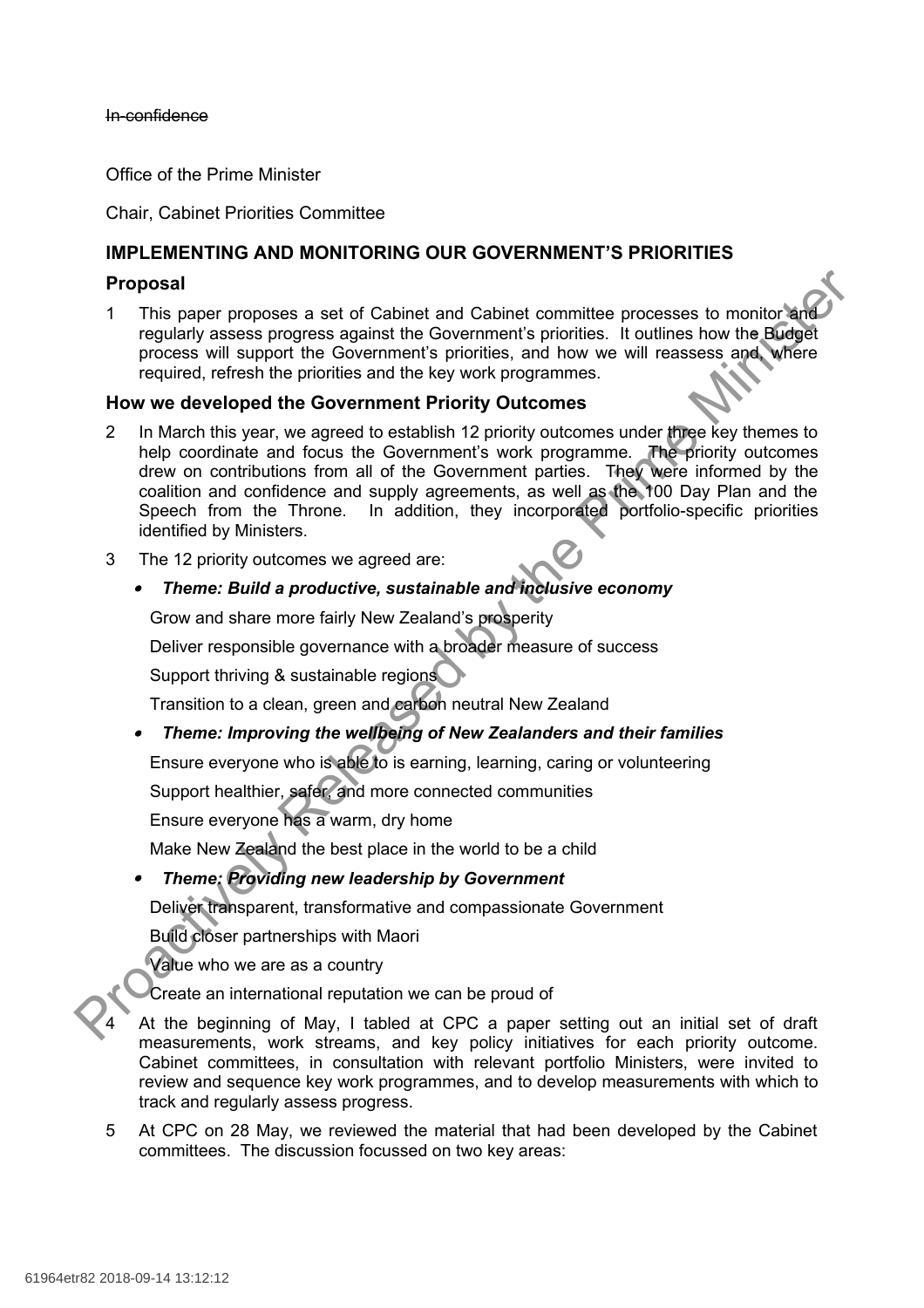- the types and number of measures proposed and whether they enabled us to clearly see whether we are achieving the outcomes we set;
- whether the workstreams provided comprehensive solutions to the challenges they seek to address
- Our review of the work undertaken by the Cabinet committees and relevant portfolio 6 Ministers showed that much progress has been achieved by the Government already. But it also suggested that we cannot be complacent. Successfully tackling the complex
- 

- 
- 
- channels taching the country requires concerned action over the smot, mealum and one term.<br>
The this reson, at CPC on 28 May, we directed the Department of the Prime Ministers<sup>2</sup> Cabinet (DPMC) to "consolidate and refine t
	-

- 
- 13 The approach allows future policy initiatives related to achieving the Government's key objectives to be prioritised and funded according to the extent to which they demonstrably contribute to the achievement of the related priority outcome. This approach will also be incorporated into relevant Government processes such as the Budget process.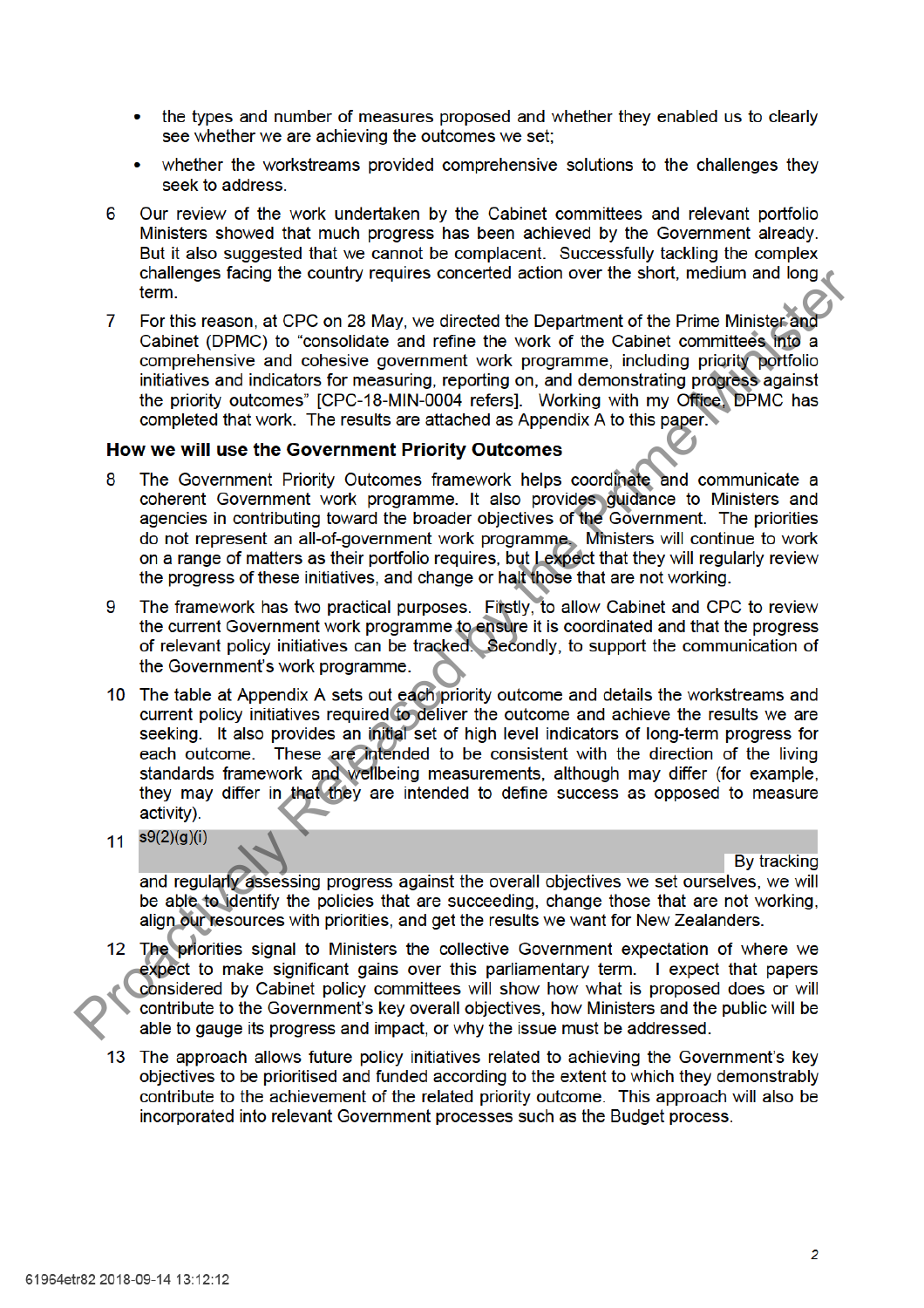#### **How the Government Priority Outcomes fit with Budget priorities and processes**

- 14 The overarching priority outcomes will guide our work programme for the term of this Government, including new policy development, regulatory and legislative initiatives, and changes to the way we spend money on infrastructure and services.
- 15 The Budget process is a tool to emphasise elements of the overall priorities programme. The Budget process will enable us to deliberately and responsibly "build out" our programme. The Living Standards framework will, over time, give us better information from a wide range of indicators to inform our decisions on what will make a difference to overall wellbeing, and help us to understand whether we are achieving the expected results.
- 16 To achieve the priority results we seek, it will be vital that we actively seek to understand where our programmes are getting the results we want and where they are not. Texpect us to look to actively build off the former, and to turn off the latter.
- 17 Because we are determined to do things differently, there will be elements of the previous government's agenda that do not contribute to the results we want for New Zealanders or do not reflect the type of Government we want to be and the nature of the leadership we wish to demonstrate. I expect Ministers will discuss with the Minister of Finance the application, retention or return of any savings that are identified as a result of discontinuing elements of the previous government's agenda within their portfolio.

#### **Coordinated management and monitoring of the Government Priority Outcomes**

- 18 At the centre of the Government's approach is a desire to change the manner in which the Government sets priorities, monitors progress and reports results. The approach seeks a more comprehensive and accurate representation of the issues New Zealanders are experiencing and that the Government is responding to. The Government's aim is to provide greater transparency across priority areas: what actions have been undertaken to achieve its goals and how they have resulted in change. This approach provides a more relevant and broader measure of success. from a wide range of indicators to internal wide may what will make a difference to the procedure of the Cost of the Cost of the Cost of the Cost of the Cost of the Cost of the Cost of the Cost of the Cost of the Cost of t
	- 19 Cabinet will be responsible for periodically reviewing this framework to ensure it remains relevant and responsive to the issues and challenges facing New Zealand. New opportunities and issues requiring Government's response will emerge. Some will need to be responded to immediately, others will need to be monitored. A periodic review process will enable us to ensure the Government's forward work programme consistently focusses on the real challenges we face as a country, and continues to deliver the results we seek.
	- 20 I propose that this periodic review take place twice a year, and that the next periodic review by Cabinet occurs in February 2019.
	- 21 CPC will monitor progress against the priorities as a whole. Cabinet committee Chairs will be invited to discuss their Committee's programmes, highlight progress, identify linkages and dependencies, in order to ensure effort across Government is appropriately coordinated and focused on what matters most.

# **Reporting on progress**

- 22 This Government is committed to delivering results for New Zealanders and being judged on its actions. One of the shared values of this Government, set out in our coalition and confidence and supply agreements, is to build public confidence in, and engagement with Parliament, and Government.
- 23 We can contribute to this through a transparent approach that allows New Zealanders to see what we are doing to have a real and meaningful impact on the things that matter most to them.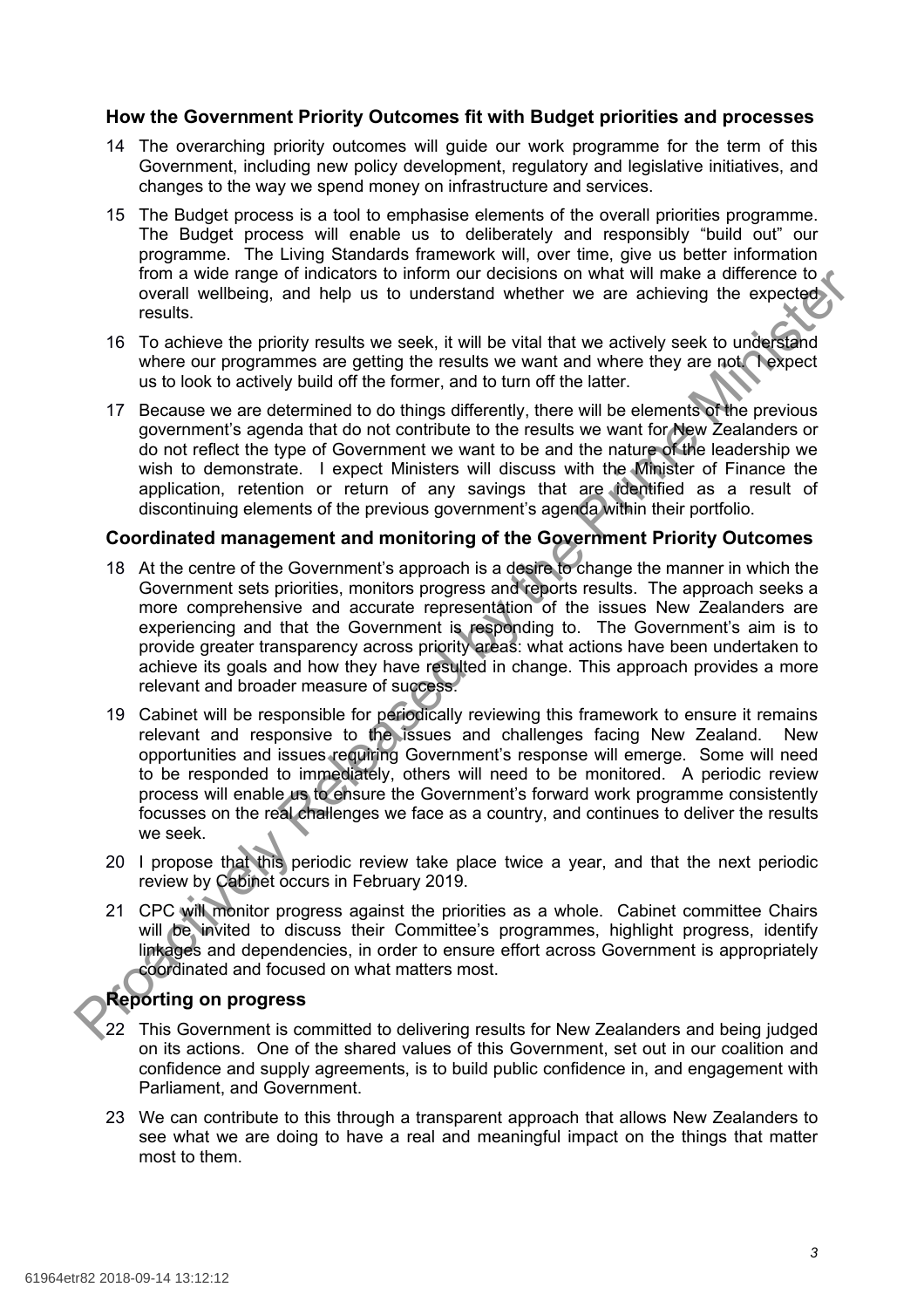- 24 I therefore propose that we regularly publish progress updates setting out what has been achieved within our priority outcomes, what has changed within our key work programmes, and why.
- 25 I therefore seek the Committee's agreement to release a version of the table at Appendix A that sets out the Government's achievements to date.

#### **Financial Implications**

26 Administrative costs have not been estimated but are not anticipated to be significant. I expect any costs will be met, in the first instance, from within existing baselines. If not, usual Budget processes will apply.

#### **Consultation**

27 This paper reflects the priorities of all three Government parties and has been developed by all three parties.

#### **Human Rights**

28 There are no implications for the New Zealand Bill of Rights Act 1990 or the Human Rights Act 1993.

#### **Legislative Implications**

29 There are no legislative implications.

#### **Regulatory impact analysis**

30 A regulatory impact statement (RIS) has not been provided, as this paper deals with changes to the internal administrative and governance arrangements of the government, and has no or only minor impacts on parties outside government.

#### **Gender implications**

31 The Government's work programme has been deliberately shaped to address gender disparities. While the proposals in this paper do not have any direct implications for gender, progressing matters relevant to gender issues will occur through specific initiatives within the Government's work programme.

#### **Disability perspective**

32 The Government's work programme has been deliberately shaped to address disability issues. While the proposals in this paper do not have any negative implications for people with disabilities, progressing matters relevant to people with disabilities will occur through specific initiatives within the Government's work programme. From particular the more are the proposals of the Super Broad and the Super Professional Broad and the Super This paper method in the Super This paper method in the Prime This paper method in the Prime and the Prime Minist

#### **Publicity**

33 If agreed, a communications plan to support public understanding of the Government Priority Outcomes and for reporting on progress against the outcomes will be developed by my Office.

# **Recommendations**

The Prime Minister recommends that the Cabinet Priorities Committee:

- 1. **note** that on 26 March 2018, Cabinet agreed to establish 12 priority outcomes under three key themes to help coordinate a cohesive government work programme
- 2. **note** the current Government work programme in support of the priority outcomes as set out in Appendix A
- 3. **recommend** that Cabinet reviews the outcome framework and contributing key initiatives and projects twice a year to ensure it remains relevant and responsive to the issues and challenges facing New Zealand